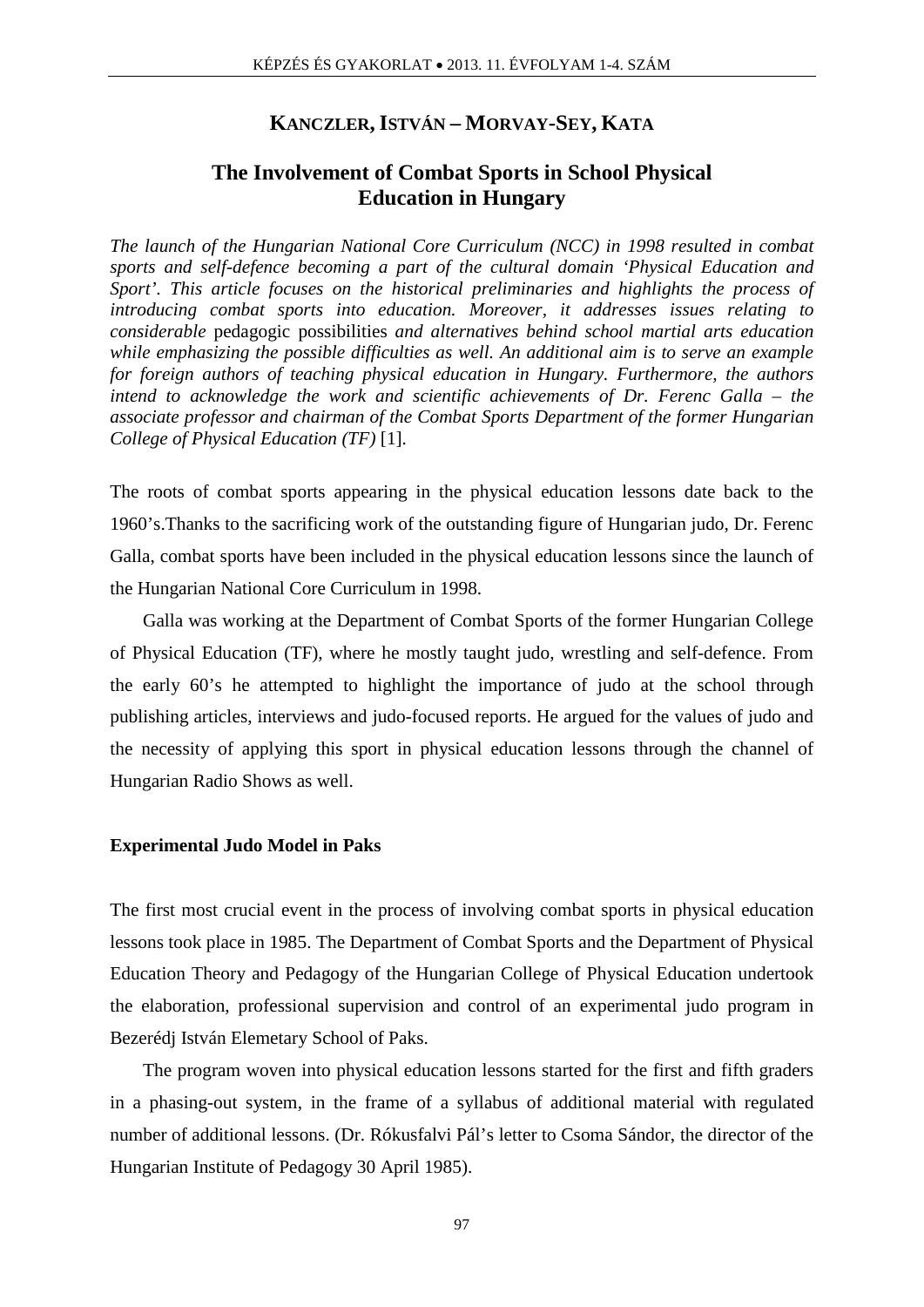Dr. Ferenc Galla worked out the syllabus whereas judo coach and physical education teacher, Miklós Vági was responsible for education in practice. The experimental program launched in the school year of 1985/86 as a result of an extensive social collaboration. The innovation was supported by Dr. László Török (headmaster of Bezerédj school), the whole school staff, TF, the Hungarian Institute of Pedagogy as well as the Institute of Pedagogy of Tolna County (Rókusfalvy 1988).

For the first graders 27 lessons a school-year, whilst for the fifth graders 32 lessons were determined. However, judo was introduced finally only in grade 5 (for 36 children) as an additional material. Additional judo education was applied in grades 3 and 4 in the following years. Among higher graders only those students were selected to become members of the judo classes who were considered 'promising' by the coaches on the basis of their work, attitude and talent. This principle did not mean that those pupils who became specified in languages in the higher grades were deprived of practising judo, since they had the possibility to take part in afternoon trainings as club members.

The number of physical education lessons increased to every day level from grade 5. Although the number of judo lessons remained unchanged (only one lesson a week) the physical education teacher being a judo coach as well could incorporate some judo-specific elements in the other four lessons in order to provide basics for the forthcoming stages of judo education.

The introduction stage in the lower grades concerning judo lessons involved one occasion a week and aimed at getting a picture of pupils being more interested and talented in judo. If these students were about to participate in afternoon judo courses, they had the chance to do so. The coaches held two trainings almost every afternoon with over 30 participants, which meant the number of children choosing judo appeared to be at least 120. This data might be considered remarkable since the group of children arrived from Bezerédj primary school exclusively –even though it was more possible to happen in those days. One is to face that nowadays it is very difficult to achieve one sport to be represented by over 100 athletes from one school. Although at that time the number of sport options was low compared to the huge number of children.

The essential goal of the program involved not only physically, but mentally and morally healthy young people who are able to cope with family life, work, public life while taking responsibility for the future of our nation in today's economic and historic situation.

During the experimental program, the development of classes specialized in judo and of the control group (members not being specialized in judo) was observed by a longitudinal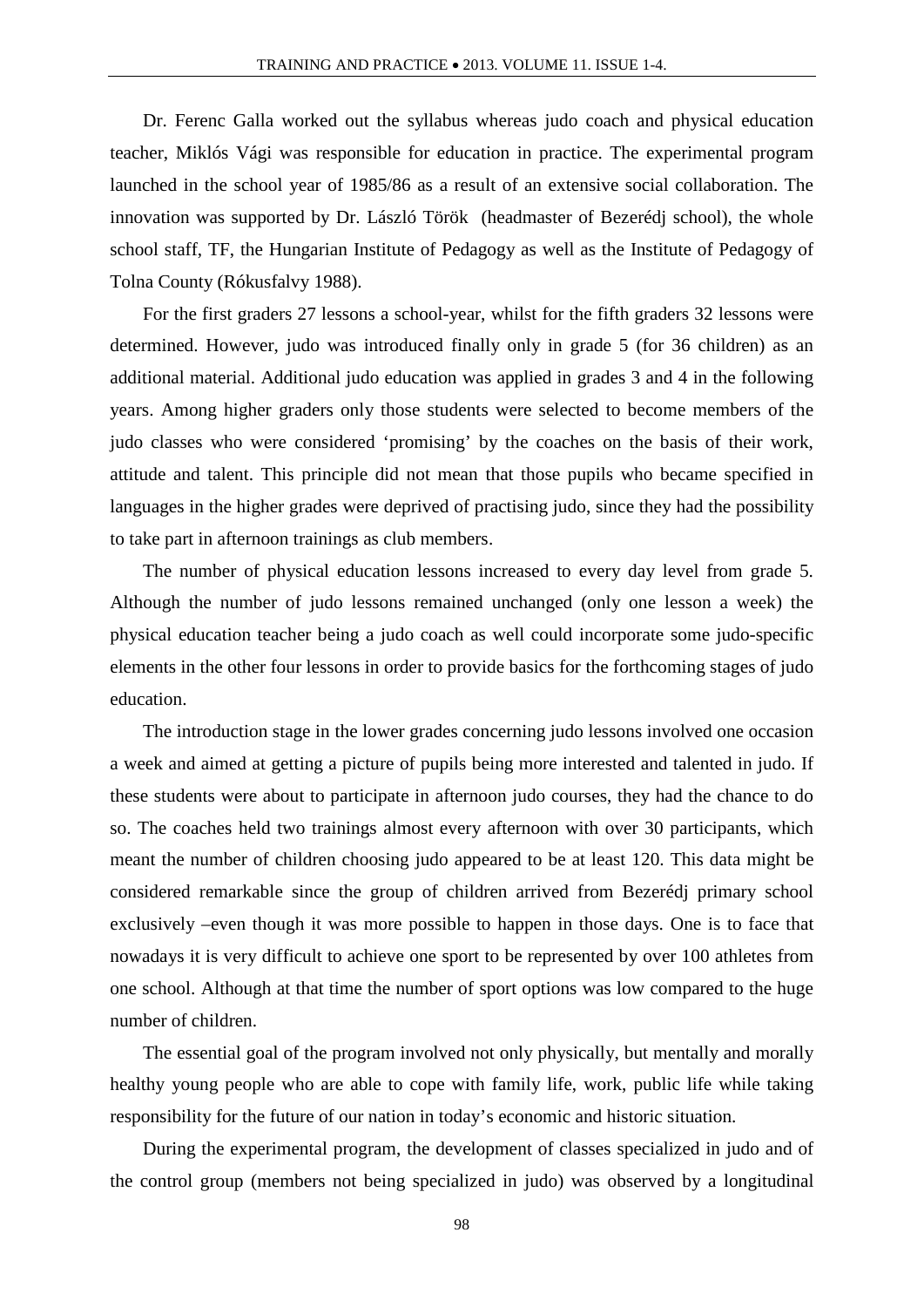study. In the psychological part, both groups sat for a 30-parameter-test based on seven different approach-methods, whereas during physical testing judo-specific elements were applied (Rókusfalvy 1988).

Rókusfalvy reported on the first outcomes. The experimental class' results surpassed the control group's results in the field of empathy and taking risk. Performance and successorientation also showed stronger tendency accompanied by a lower level of avoiding failure attitude among the members of the judo group. By the end of the second year, judo athletes' – mainly boys' – stress-level became lower than the control group members', which can be regarded as remarkable data, since at the end of the first year no significant difference could be revealed between the two groups (Rókusfalvy 1988).

Following the Paks-model several towns such as Debrecen, Kaposvár, Szolnok and even the capital (Budapest) started to introduce judo education at their schools. Unfortunately any further publications on the forthcoming results of the program are not available.

# **The Influence of the Judo Model in Paks on the Possible Involvement of Combat Sports in the Curriculum**

The success of Paks experimental judo program and other combat sports (wrestling and Far-Eastern martial arts) becoming more and more popular contributed to the fact that the option of involving martial arts in the NCC arose from the mid-80's. At that time TF was requested to elaborate ideas on the NCC, thus each department made their suggestions. Dr. Ferenc Galla – the head of Department of Combat Sports – supposed it was time for his popularizing combat sports efforts to be crowned by suggesting martial arts getting involved in the NCC. The coordinator of the discussions was Dr. Endre Burka representing the National Pedagogic Institute. Dr. Ágoston Schulek, vice-rector of TF also participated in the procedure as well as Dr. József Zsolnay in whose school judo and Japanese language were parts of education (Dr. Galla Ferenc's letter to Morvay-Sey Kata 2009.04.02).

The educational material of judo outlined by Galla was supposed to be limited because curriculum-makers expressed their worries about introducing so many throws in physical education lessons. The curriculum specialists, following the European tendency, realised that the exclusively gymnastics-athletics-ballgame-specific physical education lessons needed to be extended by more varied, exciting sport activities arousing students' interest.

After the change in the system, an effective, creative, curriculum-focused work started, and since then one is to witness the national curriculum undergoing a continuous radical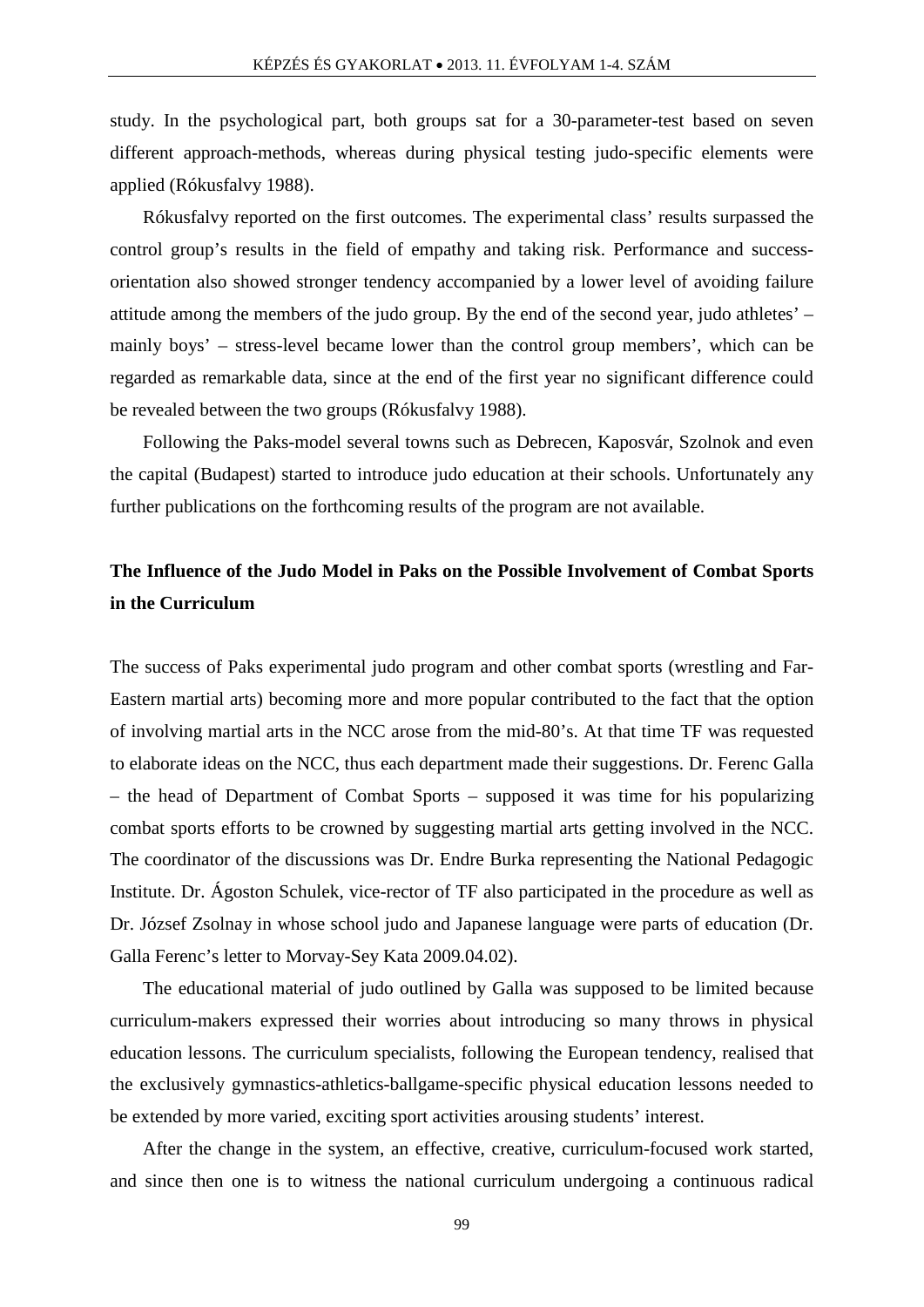transformation. The different versions of the NCC (NAT 1995, 2003, 2007, and 2012) published since 1998 – influenced by the European models – provide greater autonomy and the possibility of creative planning in public education. Framework Curricula documents – functioning as inter-regulators – based on the NCC also appeared, and in terms of the law, the revision of the NCC took place formerly every third year, at present the reconsideration happens every fifth year.

The most remarkable advantage of the new curriculum is the increase of teachers' autonomy. Nonetheless, the change in teachers' role requires a higher level of responsibility, creativity and continuous self-education. As for the domain 'Physical education and Sport' the most pleasing innovative factor seems to be the variety in content, implementing the suggestions made earlier by Hungarian experts. The physical education syllabus comprises sports and a branch of body-motion exercises that fulfil the requirements of modern times and provides opportunities to make students familiar with a wide range of movement samples. The newly invented psychomotor content – such as 'Combat exercises and games', 'Selfdefence and Martial Arts', 'Prevention and Relaxation', 'Rhythmic Gymnastics', 'Outdoor and Recreational activities' – means challenge for PE practitioners and for PE teacher training as well (Rétsági 2004).

Within the above mentioned elements of the physical education curriculum several questions might arise and remain open resulting in uncertainty among physical education teachers (Morvay-Sey – Rétsági 2010). One of the most confusing points in the curriculum is the usage of the collective term 'martial arts'. Observing the NCC and Framework Curricula documents one is to notice that three sports such as aikido, judo, wrestling (ground-wrestling) are cited as suggestions for martial arts and two more objectives appear in frame of 'Combative exercises, games' and 'Self-defence'. The possible objectives, sports offered in the curriculum might cause perplexity among PE teachers and even further hindered by the fact that the concepts of 'aikido' and 'self-defence' have been interwoven. In the Framework Curricula of 2003, the concept 'aikido' is mentioned in grade 6, 7 and 8, however, when it comes to particular self-defence exercises, they are summarised as 'escaping techniques'. In the introduction part of teaching material in grade 11, judo for boys and aikido for girls are listed as offered self-defensive sports, nevertheless, when it comes to particular exercises only wrestling and judo are named. As for the Curriculum of 2008, aikido is not even referred to as a type of martial arts, but identified as self-defence, self-defensive techniques. It is important to point out that all the Far-Eastern martial arts include self-defence, and some of them are based on self-defensive exercises with partners, exclusively. Even though these methods (for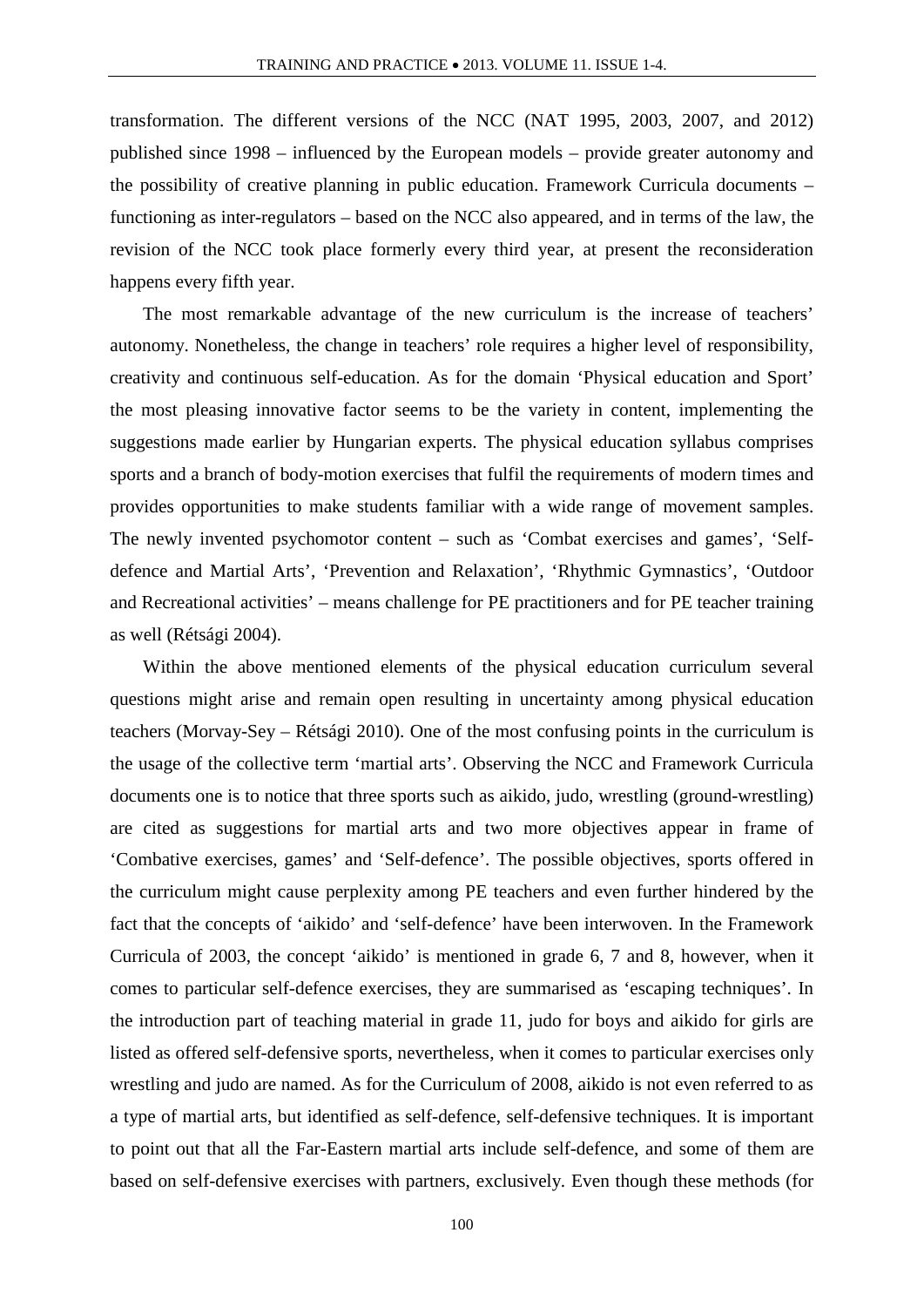instance, Defendo, Jakab-method etc.) indicate traditional combat sports and contain a mixture of martial arts techniques they define self-defence as their basic element.

Concerning the cultural domain 'Physical Education and Sport' in European curricula, a tendency towards the strengthening position of judo, wrestling and combat games is to be observed. Combat sports made up of hits, kicks (such as karate, taekwondo, kick-boxing, thaiboxing, kung-fu) do not – or partly – appear as recommended branches of sports. The reason for this probably stems from the fact that applying hits and kicks without contact and injuries requires a long learning process where the athlete is to stop or hold back one's hit some centimetres from the target person, thus, one is to possess a high level of movementtransformation techniques. Another debate arising from curricula regulations is that the NCC of 2003 offers martial arts mainly to boys, and aesthetic type of exercises, sports are welcome in case of girls. The differentiation between the sexes exclude girls from acquiring the basics of combat sports, for instance, falling practices which could serve as very useful preventive techniques in real life-like situations. Furthermore, it would be very important for girls to become familiar with basic self-defensive techniques because of sources of danger, risk, handling conflicts and possible ways of escaping. Since the NCC of 2012 there are any differentiation between girls and boys, so the oppurtinity to practice martial arts is given for girls too.

#### **The Implementation of Combat Sports in Practice in School Physical Education**

#### *The Possibilities behind the Modified Curriculum Time Allocation*

The implementation of combat sports has been supported in Hungary by the changes in curriculum time allocation with the increased number of PE lessons. Although this possibility led to several questions concerning teachers' attitude towards the involvement of martial arts in their lessons.

In accordance with the regulations valid until 2012 and school practice, teachers can calculate with 76 physical education lessons (2 a week) within 38 school weeks (very rarely exceptional number) in Hungarian public education. Therefore it is possible to focus on combat sports in 7-8 lessons a year if PE teachers share their lessons proportionally among possible main themes in the field of study 'Physical Education and Sport'. The Framework Curriculum suggests 10 lessons a school year for the topic at issue from grade 5 to grade 12. However, this number seems to be quite low for achieving ideal increase in physical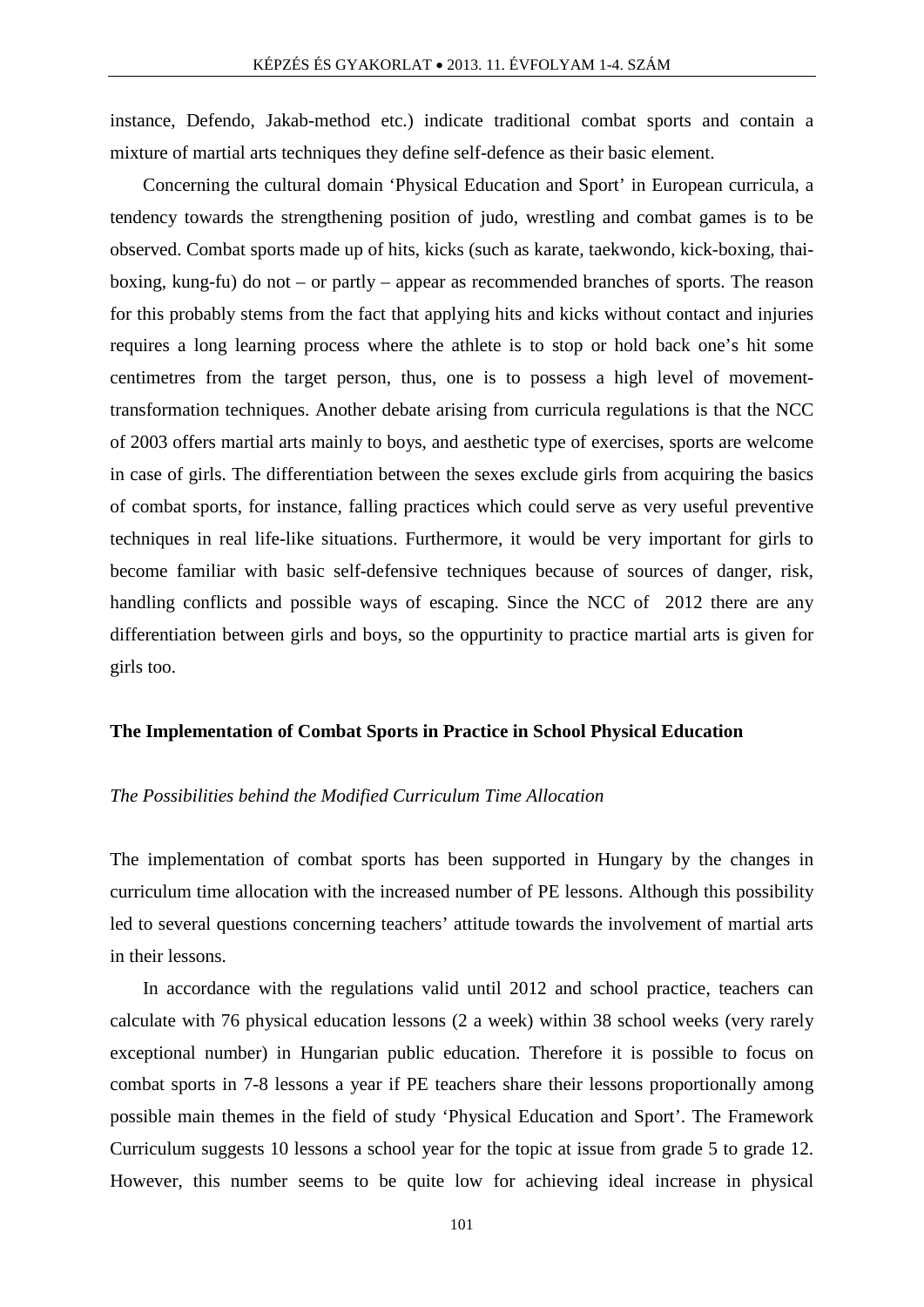performance, even though it may lead to improvement in students' motion-culture and to make them familiar with moves they are not accustomed to.

Act CXC of 2011 on National Public Education may carry some promising effects. Accordingly, the school '…organises physical education lessons with daily occurrence in frame of 5 hours per week' (Magyar Közlöny 2011.162). The modified curriculum time allocation entails the possibility of branches of sports that have been instructed in less lessons – such as combat sports – to be present in one or two physical education lessons a week. The Framework Curriculum of 2012 offers more lessons a school year for teaching martial arts (Table 1.) The necessity of change also emerged from the European tendency of terminating the earlier-mentioned old-fashioned way of gymnastics-athletics-ball-game-focused physical education lessons. Students demand interesting, experience-based lessons, new branches of sports, various kinds of movements combined with music or even getting familiar with dancing or different types of aerobics. Physical education teachers' fundamental role is to persuade students to exercise for pleasure while making them familiar with different forms of movements, thus, offering as many alternatives as possible for the pupils to be able to choose a form of motion or sport health-consciously – supposedly for a lifetime – outside school-life as well as after leaving educational scene behind. The possibility of a comprehensive physical education might also be provided by a variety of motions

Nonetheless, several questions might arise such as 'Are PE teachers able to keep up with the modernisation process? Are they able to reform physical education lessons as far as content is concerned? Are they prepared to fulfil the latest requirements? What will be implemented in practice out of the objectives the curriculum specialists imagined reforming the content of education?'

| Grade      |        | Referenced lesson Lesson number for each |
|------------|--------|------------------------------------------|
|            | number | grade                                    |
| $1-2.$     | 15     | 7/8                                      |
| $3-4.$     | 14     | $7 - 7$                                  |
| $5-6.$     | 38     | 19-19                                    |
| $7-8.$     | 46     | $23 - 23$                                |
| $9-10.$    | 30     | $15 - 15$                                |
| $11 - 12.$ | 20     | $10-10$                                  |

**Table 1.: Referenced lesson number for martial arts of the Frame Curriculum 2012.**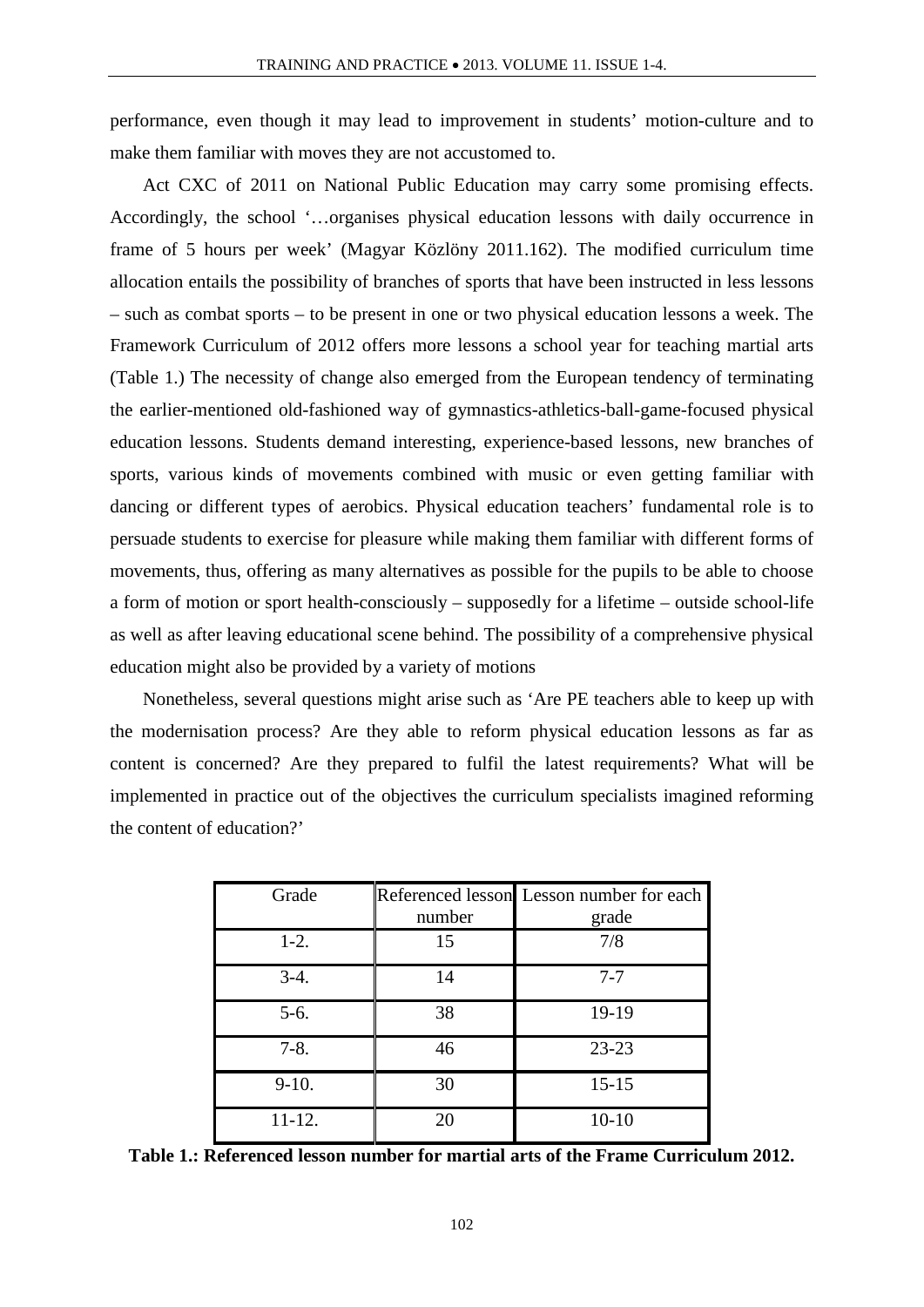#### **A 2012-es kerettantervek ajánlott óraszámai küzdősportokra**

#### **Summary and Suggestions**

The overall purpose of this article was to explore the historical antecedents of the involvement of combat sports in school physical education, starting with the experimental program launched in Paks. The study plays an innovative role by introducing the process of involving psychomotor content in the curriculum while depicting its implementation in practice with the possible difficulties arising.

However, it is important to point out the advantages and values of the collective term 'combat sports' in the PE lessons. It is highly suggested for consideration that these fashionable, up-to-date combat sports may provide variety and an experience-based pedagogical approach in physical education lessons.

The usefulness of combative strategies in real life-like situation is further proved by the possible acquirement of falling techniques which are required, since in childhood and at an old age the occurrence of limb fractures is quite frequent.

Many have argued for the positive effects of combat sports on personality development, which the authors totally agree with. Although in order to increase the level of this advantage, a lot more authentic specialists would be needed for conveying the philosophical background of martial arts to learners.

Against the increasing levels of violence and aggression at the school widespread worldwide, Far-Eastern combat sports, martial arts – mainly budo sports – could serve as a possible effective solution and prevention of problems by being part of a complex personality development program, which is already successfully applied abroad. Several publications report on the involvement of combat sports in crime prevention, in rehabilitation of young criminals and in therapies as well. The modified versions of combat sports could be successfully applied not only in case of physically handicapped, partially sighted children but among those struggling with hyperactivity, lack of concentration, dyslexia, dysgraphia and behaviour disorders.

The authors find it very crucial to emphasise that combat sports carries a great deal of possibilities that support the involvement of combat sports in school physical education. As a conclusion, the problems arising are supposed to be handled by training physical education teachers further while including specialists in the process as well as reforming the education system of teacher training.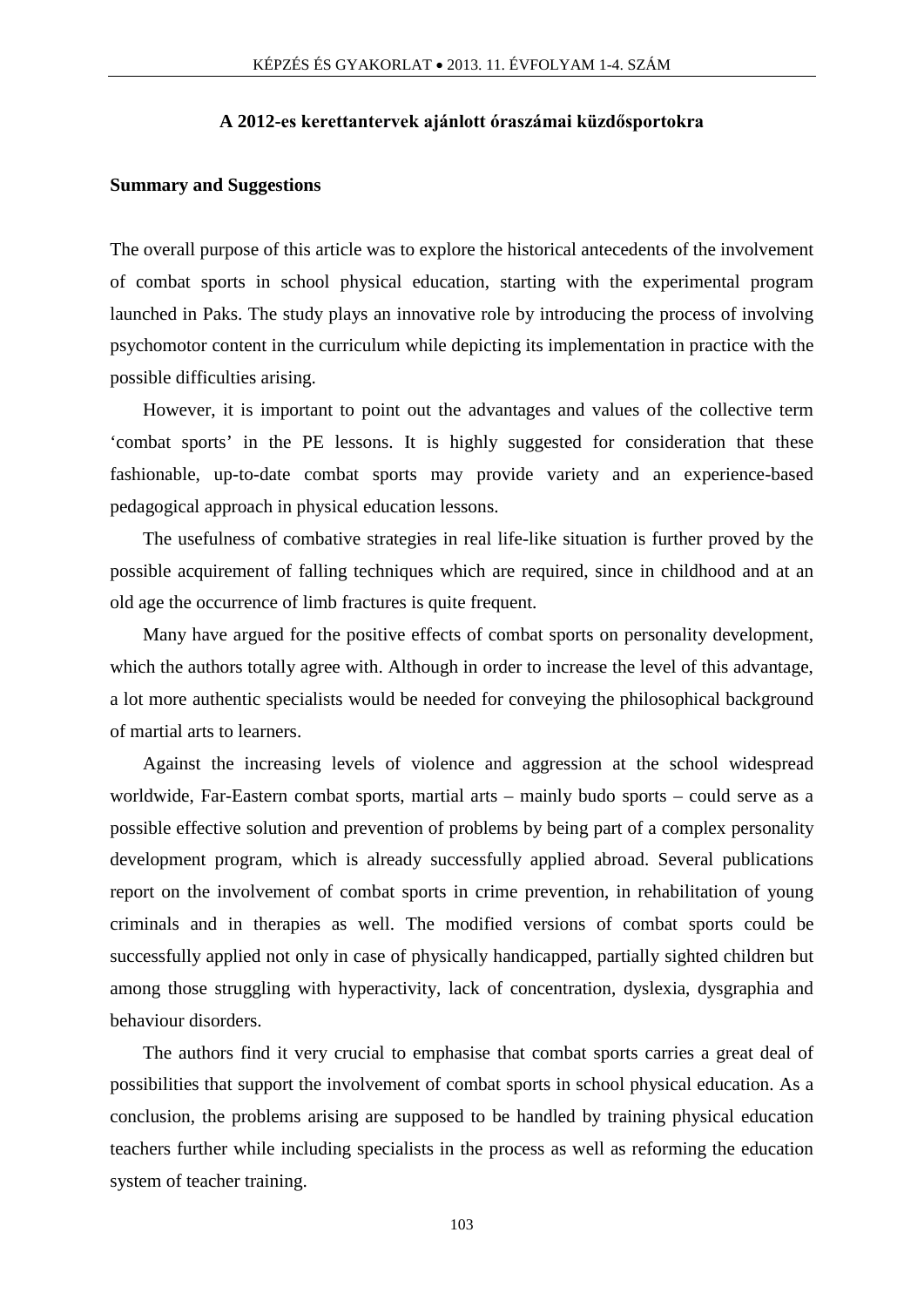#### **Notes**

[1] Today the Faculty of Physical Education and Sport Sciences (since 2000) of Semmelweis University.

## LIST OF REFERENCES

Galla Ferenc (2009):Dr. Galla Ferenc's letter to Morvay-Sey Kata 2009.04.02.

Kerettantervek (2000). Testnevelés és sport műveltségterület. 1-4.; 5-8.; 9-12. évfolyam. In: Nemzeti Erőforrás Minisztérium honlapja. [online] Budapest: NEFMI Sajtóiroda. 2004.03.03. [2013.06.18.]

< URL: http://www.nefmi.gov.hu/kozoktatas/tantervek/kerettanterv-2000

Kerettantervek (2003). Testnevelés és sport műveltségterület. 1-4. évfolyam; 5-8. évfolyam; 9-12. évfolyam. In: Nemzeti Erőforrás Minisztérium honlapja. [online] Budapest: NEFMI Sajtóiroda. 2003.04.29. [2013.06.18.]

< URL: http://www.nefmi.gov.hu/kozoktatas/tantervek/oktatasi-miniszter-10

Kerettantervek (2008). Testnevelés és sport műveltségterület. 1-4.; 5-8. évfolyam; 9-12. évfolyam. In: Nemzeti Erőforrás Minisztérium honlapja. [online] Budapest: NEFMI Sajtóiroda. 2008.03.28. [2013.06.18.]

< URL: http://www.nefmi.gov.hu/kozoktatas/tantervek/oktatasi-kulturalis

- Kerettantervek (2012). Testnevelés és sport műveltségterület. 1-4. évfolyam; 5-8. évfolyam; 9-12. évfolyam. [online] [2013.06.18. ].<URL: http://kerettanterv.ofi.hu/
- Nemzeti Alaptanterv (1995). Testnevelés és sport műveltségterület. Művelődési és Közoktatási Minisztérium, Budapest
- Nemzeti Alaptanterv (2003). Testnevelés és sport műveltségterület. [online] [2013.06.18.]. <URL: [http://net.jogtar.hu/jr/gen/hjegy\\_doc.cgi?docid=a0300243.kor](http://net.jogtar.hu/jr/gen/hjegy_doc.cgi?docid=a0300243.kor)
- Nemzeti Alaptanterv (2007). Testnevelés és sport műveltségterület. 2007. szeptember. 26. [2013.06.18.]. <URL: [http://www.nefmi.gov.hu/kozoktatas/tantervek/nemzeti-alaptanterv](http://www.nefmi.gov.hu/kozoktatas/tantervek/nemzeti-alaptanterv-nat)[nat](http://www.nefmi.gov.hu/kozoktatas/tantervek/nemzeti-alaptanterv-nat)
- Nemzeti Alaptanterv (2012). In: *Új Pedagógiai Szemle*, 2012. 62. évf. 1-3. sz. 23−256. p.
- Morvay-Sey Kata − Rétsági Erzsébet (2010): A küzdősportok és az önvédelem iskolai oktatásáról. Egy pécsi vizsgálat eredményei. In: *Új Pedagógiai Szemle*, 2010. 60. évf. 3-4. sz. 129−139. p.